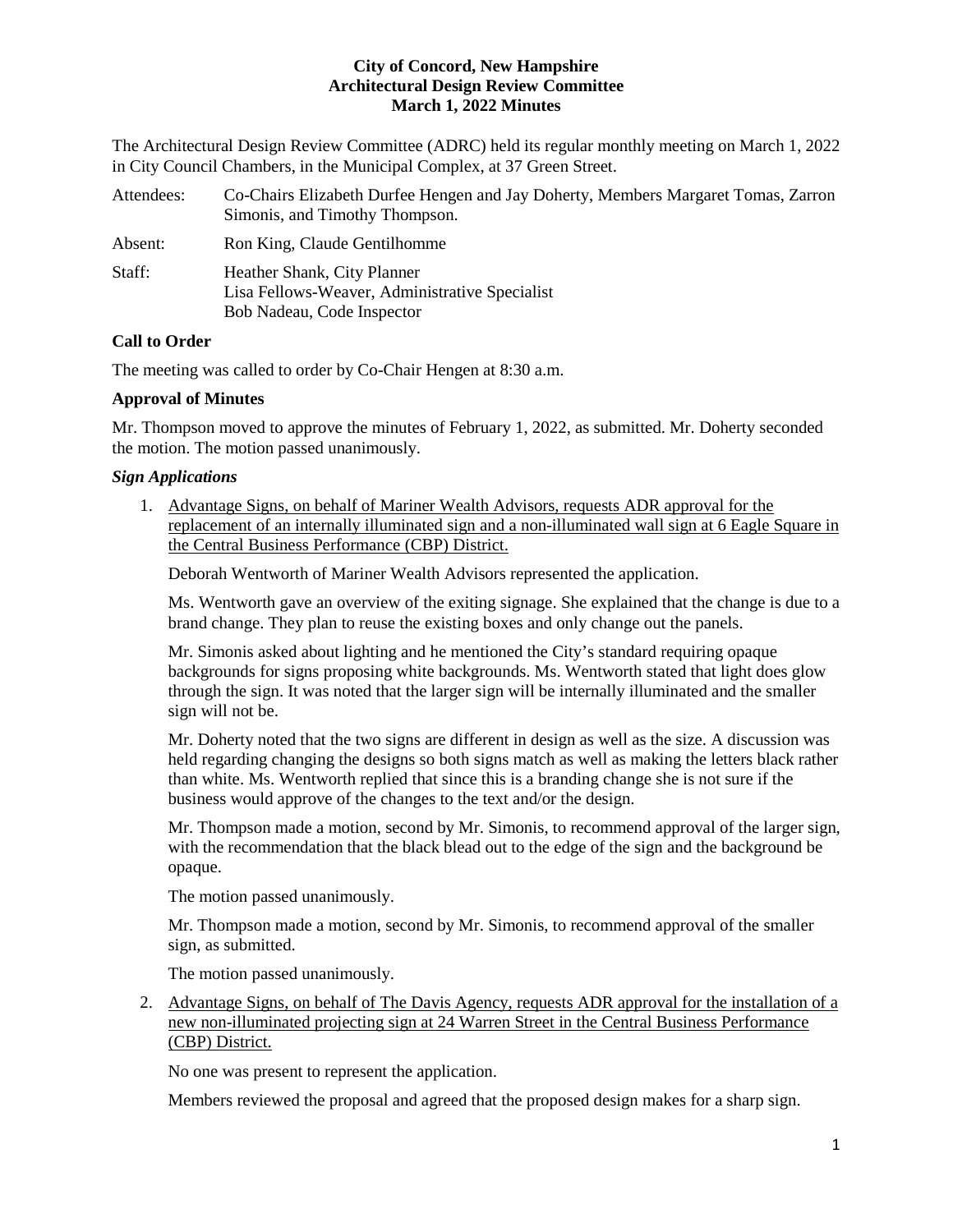Mr. Thompson made a motion, second by Mr. Simonis, to recommend approval of the sign, as submitted.

The motion passed unanimously.

3. Advantage Signs, on behalf of Capital Fitness Center, requests ADR approval for the installation of a new non-illuminated window sign at 85 S. State Street, in the Urban Transitional (UT) District.

No one was present to represent the application.

Members reviewed the proposal and discussion ensued relative to the application of the vinyl sticker over the window pane. Also mentioned was the lack of a need for the website.

Ms. Tomas made a motion, second by Mr. Doherty, to table the application for Capital Fitness Center until a representative is available to attend a meeting.

The motion passed; 4/1. Mr. Thompson was opposed.

4. Sousa Signs, LLC, on behalf of Ed Reilly's Subaru, requests ADR approval for the replacement of an internally-illuminated wall sign at 150 Manchester Street in the Highway Commercial (CH) District.

No one was present to represent the application.

Members reviewed the proposal. It was noted that the proposal appears to be a change due to rebranding. A brief discussion was held regarding the lighting and it was determined that the channel letters will be internally lit.

Mr. Thompson made a motion, second by Mr. Doherty, to recommend approval of the proposed signs, as submitted.

The motion passed unanimously.

5. Sign-A-Rama, on behalf of Sleep Haven Mattress, requests ADR approval for the replacement of an internally-illuminated wall sign at 108 Fisherville Road in the General Commercial (CG) District.

No one was present to represent the application.

Members reviewed the proposal.

Ms. Hengen stated that the sign appears to be busy within its space.

Mr. Nadeau stated that the sign is not visible from the road; it can only be seen from the parking lot. He added that the applicant is proposing to use the existing box. He noted that the application was revised to reflect that the sign will be internally illuminated.

Mr. Thompson made a motion, second by Mr. Simonis, to recommend approval of the proposed sign, as submitted, with the recommendation that the white background be changed to be opaque.

The motion passed unanimously.

6. First Sign, on behalf of Double Midnight Comics, requests ADR approval for the replacement of two internally-illuminated wall signs at 341 Loudon Road in the Gateway Performance (GWP) District.

Scott Aubertin of First Sign represented the application.

Mr. Aubertin explained the proposal is to replace the panels. One new sign will be added for the business where a sign previously existed; both signs will be internally illuminated.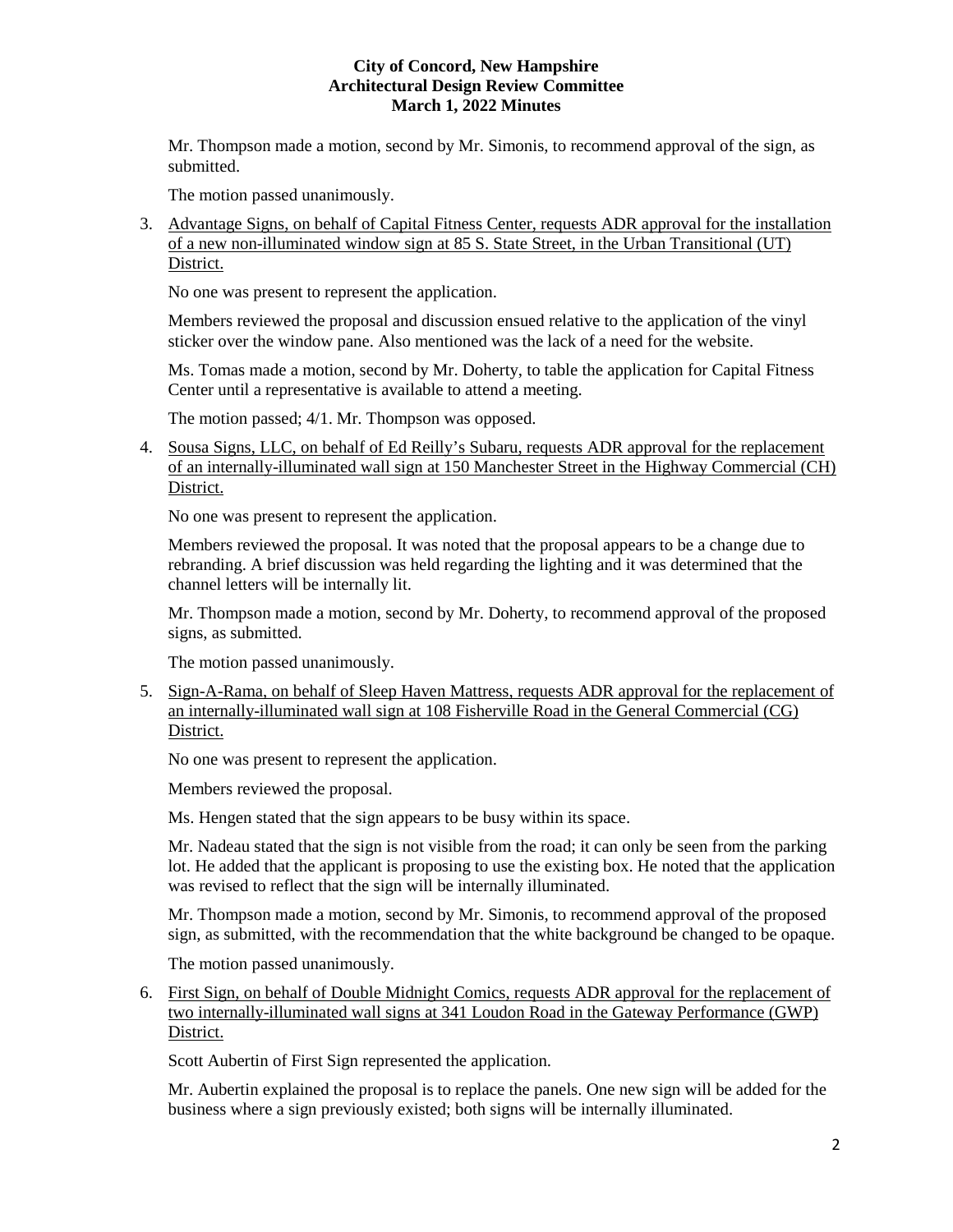A discussion was held regarding the white backgrounds. Ms. Tomas stated that the Committee would like to see an opaque background rather than white. Mr. Thompson explained using opaque mutes the white; it is the standard recommendation of this Committee with white backgrounds. Mr. Nadeau stated that the opaque background is not a requirement for a sign in this district. Ms. Tomas suggested that on the "Double Midnight" to use perforated. Mr. Aubertin agreed; however, add that he has not been able to get the materials.

Additional discussion was held relative to the pylon sign. It was noted that the pylon sign is installed. Mr. Aubertin stated that First Sign made the pylon sign but did not do the installation of the sign. He stated that the pylon sign is a poorly built sign and the panel for the pylon sign would not be able to be opaque. Mr. Nadeau stated that he would check into the sign permit for the pylon.

Mr. Doherty stated that the signs appear to be different colors. Mr. Aubertin stated that they are reusing the existing cabinets. Mr. Doherty asked if the dark border is the actual cabinet. Mr. Aubertin replied yes.

Sign "A" – Facing Loudon Road:

Ms. Tomas made a motion, second by Mr. Thompson, to recommend approval of the proposed sign, as submitted, with the recommendation that any white background would be changed to opaque.

The motion passed unanimously.

Sign "B"

Ms. Tomas made a motion, second by Mr. Thompson, to recommend approval of the proposed sign, as submitted, with the recommendation that any white background would be changed to opaque, and that there is no border on the sign as it is the understanding that the illustration is showing the black cabinet frame.

The motion passed unanimously.

7. Sundance Sign Co., on behalf of Emmett Soldati, requests ADR approval or the replacement of an externally-illuminated sign at 57 North Main Street in the Central Business Performance (CBP) District.

Emmett Soldati represented the application.

Mr. Soldati explained that the sign is a replacement sign for the new business. It will be all one unit and mounted in a similar fashion. They plan to use the existing lighting.

Mr. Thompson made a motion, second by Mr. Doherty, to recommend approval of the proposed sign, as submitted.

The motion passed unanimously.

8. Shane Belanger, on behalf of Concord Church of Christ, requests ADR approval for the replacement of an externally illuminated marker sign at 145 Fisherville Road in the Urban Transitional (UT) District.

No one was present to represent the application.

Members reviewed the proposal.

Mr. Nadeau gave an overview of the proposal. He explained that the sign's location and size are grandfathered. He stated that the sign will be externally lit, from the ground, which has been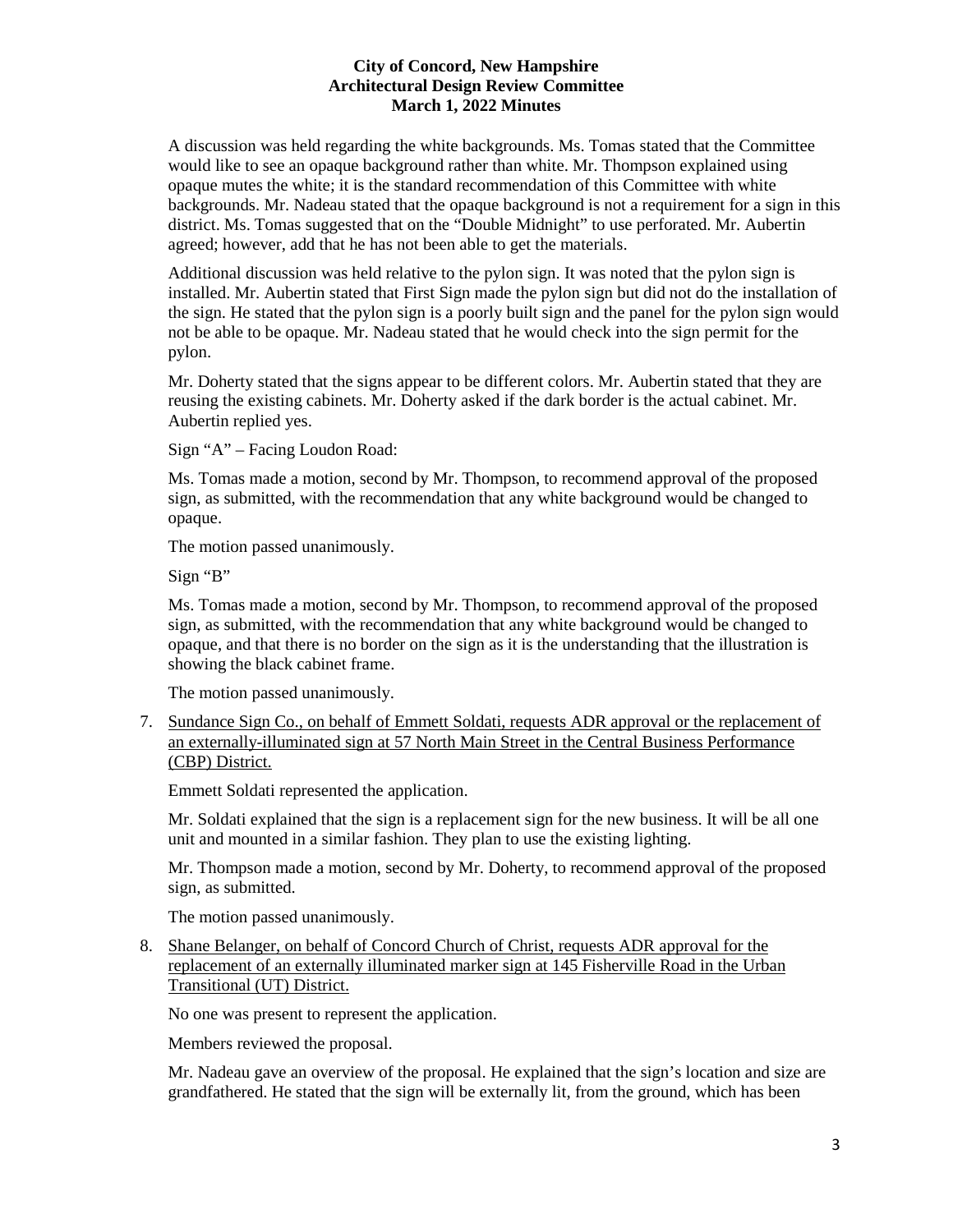allowed due to the sidewalk expansion. He added that the structure is not changing and Code has been ruling the sign as grandfathered from the time of the expansion. Mr. Nadeau stated that should the structure change, then all new zoning would be in effect and would need to be incorporated. He added that the church plans to repaint and reuse the posts and the lighting; the panels are being replaced.

General discussion ensued relative to simplifying the sign by eliminating the website, phone, and address, leaving only the church name, and increasing the street number.

Mr. Doherty made a motion, second by Mr. Simonis, to recommend approval of the proposed sign, as submitted, with the recommendation that the address, phone number, and website be removed from the sign, and the street number to be placed on the sign post in a legible size to be readable by drivers; and with the understanding that the existing posts are to remain in their current position, and both the signs location, and lighting are grandfathered.

The motion passed; 4/0/1 (Mr. Thompson – recused)

Mr. Thompson returned to the Committee.

### *Building Permits in Performance Districts*

1. Todd Roy requests ADR approval for the installation of a new awning over a restaurant patio at 17 Depot Street in the Opportunity Corridor Performance (OCP) District.

Todd Roy of Cheer represented this application.

Mr. Roy explained the proposal is to add a solid structure awning over the exiting patio. The awning will be, in total, approximately 36 feet long and will extend 22 feet out toward the rod iron fence along Depot Street. The awning will be fully motorized and will be used for protection from the elements. He did note that there is a water line beneath the patio; although he is unsure as to how far underneath it is. He explained the installation process and added that they are proposing to use six concrete sonotubes beneath the patio for the two pieced awnings; they will go down four feet. He stated that he understands that he will be responsible for any damages to the water lines. He noted that the awning location will not cover the Storrs Street side and will not cover over the gas fire place. The awnings are actually two awnings, each about 18 feet wide. They will be attached below the existing roof line at an angle, 24 feet at one end and 22 feet at the other end. Pictures were reviewed. Mr. Roy added that he has igloos placed on the patio during the winter time, which is the need for the height.

Mr. Doherty asked if the Cheers patio is on City land. Mr. Roy replied yes, the patio is on City land. Mr. Doherty stated that he liked the concept and asked about color samples for the awning. Mr. Roy stated that he was thinking red for the awning and white for the poles.

Mr. Simonis noted the overhead powerlines and asked if clearance would be a factor. Mr. Roy replied that there should not be any problems with the awning and the powerlines.

Ms. Hengen requested that better images of the upright posts and fabric be provided. She noted that the watermain issue will need to be resolved as well although that is not the purview of this Committee.

Discussion ensued relative to the colors for the poles and awning. Members suggested the awning color be green, darker than the roof, with white posts or quaker bronze/brown.

Ms. Tomas made a motion, second by Mr. Thompson, to recommend approval of the proposed awning, as submitted, with the requirement that the posts/frame be white or a quaker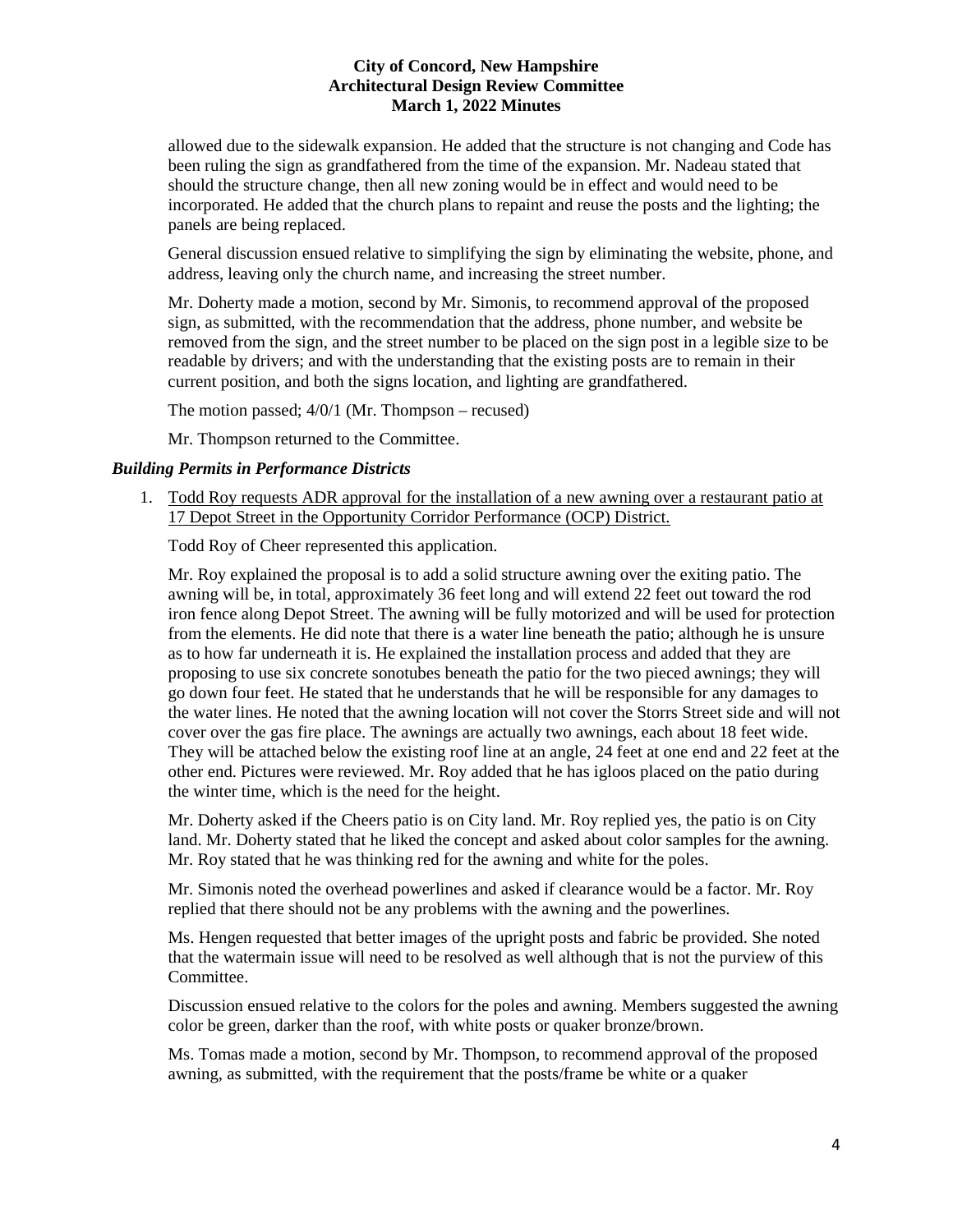bronze/brown, the awning be a deep green, and fabric and color samples be submitted to the Planning Board for approval.

Mr. Doherty commented that he liked the concept and that it is a great idea; however, other applicants provide samples and elevations and it is tough to approve without all of the information readily available.

The motion passed; 3/0/2. Mr. Doherty and Ms. Hengen abstained.

## *Major Site Plan Applications*

1. Northpoint Engineering, on behalf of Paul O. Bofinger Family Trust of 2019, requests ADR approval for a 20-unit cluster subdivision for property off Shaker Road in the Medium Density Residential (RM) District.

Jeffrey Lewis of Northpoint Engineering represented the application along with Joe and Meghan Spain.

Mr. Lewis gave an overview of the proposal. He stated that the property is an undeveloped lot of approximately 15 acres. They are proposing to subdivide the lot into a 20-unit cluster subdivision with a cul-de-sac, which will result in both wetlands impacts and buffer impacts. The houses will mostly be single family detached homes with a few duplexes, and the road will be a private road built to City standards. He stated that the application will be before the Planning Board for a public hearing in March.

Mr. Spain reviewed the housing options to include a variety of designs. They intend to create a model home within the subdivision as a basis and then customize each home for the buyer. Materials will include PVC, vinyl siding or hardy plank, if requested.

Ms. Hengen referenced the elevations and stated that all of the single family residences have the garages projected forward and appear to be the key element. She suggested that the garages be recessed and have the entry of the house as the focal point. She noted that the porch detail is very nice. She suggested to use darker garage doors to reduce their visual impact.

Ms. Shank spoke to the duplexes and suggested that they look into having the garages on the sides rather than together in the center. This would be more aesthetically appealing and more narrow curb cuts, and/or push the garages back. Discussion ensued relative to the placement of the homes with natural lighting and noise. Mr. Spain noted that the slope behind the houses may not accommodate changing the layouts.

Ms. Fenstermacher stated that the applicant met with the Conservation Commission, who expressed concern with the wetland impacts. They requested the applicant consider alternatives for road realignments. Mr. Lewis stated that there is a large wetland area and they must cross it. He did mention other alternatives; however, there will still be impacts to the 50 foot wetland buffer. He stated that the Commission asked them to look into road relocations to avoid some impacts. He noted that a site walk is to be scheduled with the Commission to look at wetlands area.

Mr. Lewis reviewed the landscape plan. He stated that they would like to maintain and use the existing trees along the entrance and Shaker Road where it is already naturally buffered. Ms. Tomas asked about trees behind the units or are any proposed to be placed between the houses. Mr. Spain replied that they do plan to landscape around the units and will also add an irrigation system to the property. Mr. Thompson stated that they need to look into salt tolerant species. Ms. Tomas requested that the trees around the units be shown on the plans.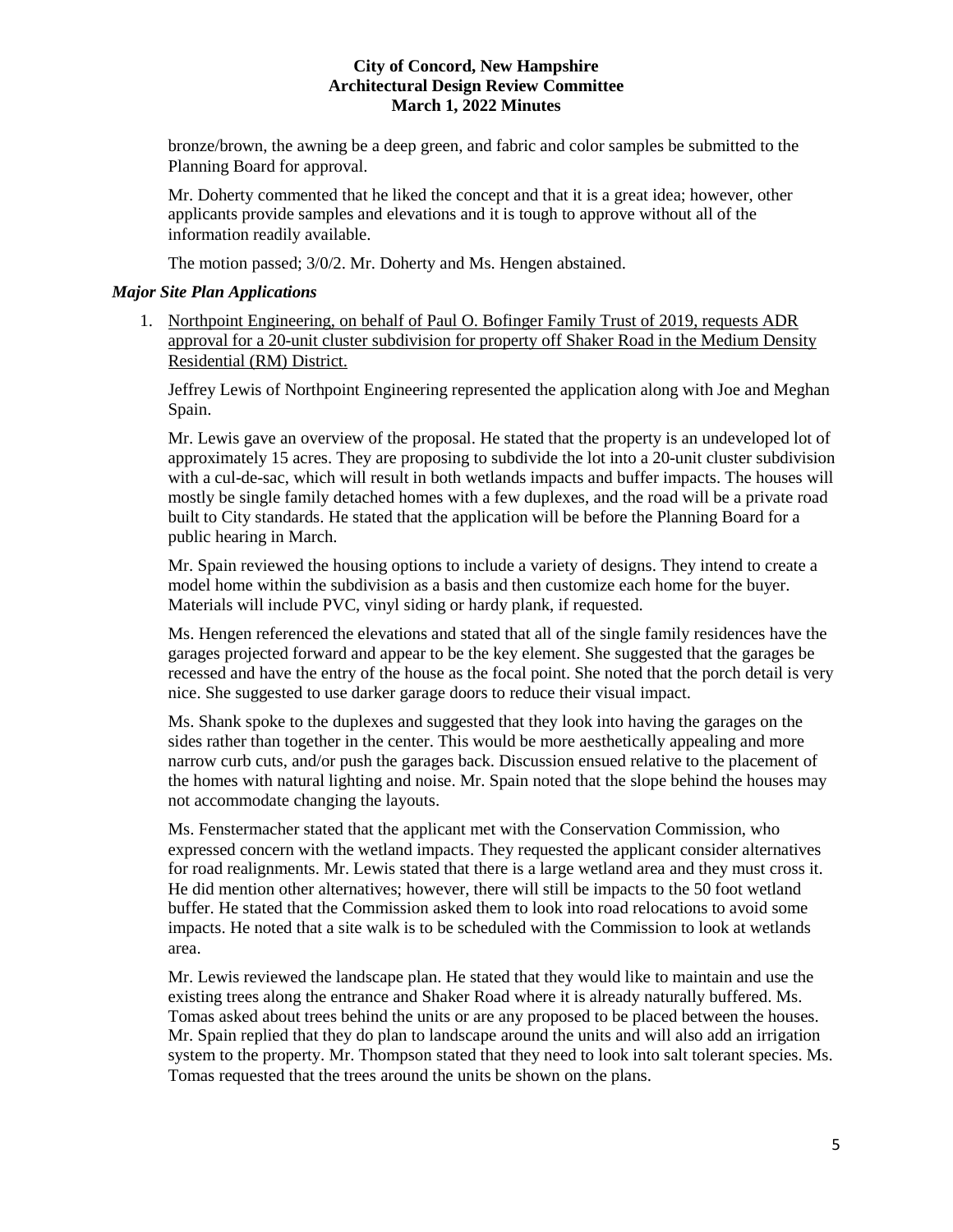Mr. Thompson asked if any lighting is proposed. Mr. Spain explained that they will be adding about a dozen, 10-12 foot high, full cut off, decorative lights, consistent to pedestrian/ neighborhood scale.

Ms. Tomas expressed concern with safety for pedestrian traffic and asked if sidewalks are being proposed along Shaker Road. Mr. Lewis stated that they have requested a waiver for sidewalks; there is no sidewalk currently on Shaker Road. He added that it is not an easy endeavor for sidewalk placement and stated that a comprehensive plan for the whole street would need to be done. Ms. Tomas commented that it would be nice for pedestrian access.

Mr. Doherty stated that the concepts are great; however, the Committee cannot approve all of the piece as it depends on the homeowner's choices. Mr. Spain stated that he will promote usage of darker colors for the garage doors. He stated that they are only offering four to five housing options and the duplex units will not have much client participation. Ms. Tomas suggested town house styles for the duplexes with different colors and garage step backs.

Mr. Doherty made a motion, second by Mr. Thompson, to recommend approval as submitted, with the following recommendations and/or understandings:

- Colors and materials will be chosen at a later date with homeowners' input; however, the quality and standards presented by the Applicant are the standard the Committee would like to see;
- The Committee would like to see garages recessed and/or with darker colors for garage doors;
- Front doors brought forward or otherwise emphasized; and
- Landscaping to include salt tolerant street tree species.

Motion passed unanimously.

2. Abbott Road, LLC, on behalf of Victor Engle, requests ADR approval for a 16-lot subdivision for single family residences at 145 Abbott Road in the Medium Density Residential (RM) District.

Ms. Tomas recused herself from this application.

Jeff Burd of RJB Engineering represented the application along with Mike Hanning, builder.

Mr. Burd gave an overview of the proposal. He stated that the parcel is 8.4 acres with frontage on both Abbott Road and Sewalls Falls Road. Currently there is a house and barn on the property. The house will be razed and the barn will be dismantled and sold. The proposal is to subdivide the lot into 16 lots; 8 lot on Abbott Road and 8 on Sewalls Falls Road. The entrances will be shared wherever possible. They are proposing a sidewalk on Sewalls Falls Road and a walking trail from Abbott to Sewalls Falls. They are proposing a sewer extension for Abbott Road. With regard to landscaping, one to two street trees are proposed per lot.

Mr. Hanning stated that there is a section of land being given to the City, which will allow for intersection improvements at Abbott Road and Sewalls Falls Road.

Mr. Thompson noted that they should be using salt tolerant species for any street trees.

Mr. Doherty referred to the rendering of the site and commented that the house models appear to be different than what they are proposing. He added that the garages also protrude and typically a more subdued design is preferred. Mr. Hanning replied that with the sizes of the building lots it would be difficult to push the garages back. He added that it would also make the driveways longer and increase costs. He explained that they are trying to build within the same styles of other neighboring subdivisions. He added that they typically offer five or six styles of houses. He noted that they will most likely be more traditional colonials. Mr. Thompson commented that he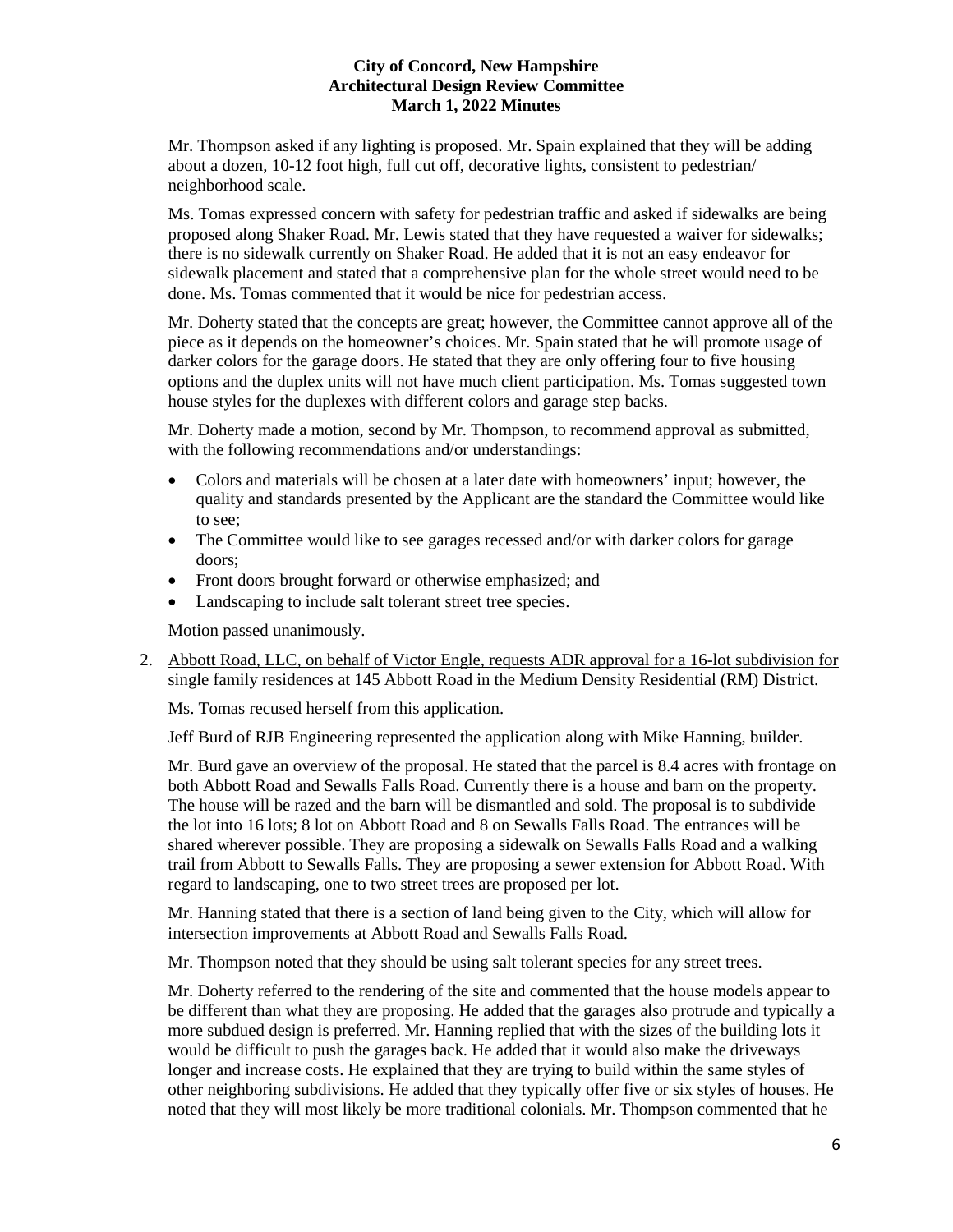believes it would be important to recess the garages for street presentation. Mr. Hanning replied that the colonial style would be recessed.

Materials proposed would be vinyl siding, asphalt roofs, and vinyl windows. Colors will be chosen by the homeowner. Mr. Hanning stated that the development would be similar to Sandwood Crossing using the color palettes of whites, tans, and blues. He added that he would not put two homes of the same color together.

Ms. Shank requested that the proposed sidewalk be included on all plan sheets.

Mr. Thompson suggested they coordinate with wastewater for any unintentional conflicts. Mr. Hanning replied that they are working on that now.

Mr. Doherty made a motion, second by Mr. Thompson, to recommend approval as submitted, with the following recommendations and/or understandings:

- Colors and materials will be chosen at a later date by the homeowners;
- Image and quality and details are similar as shown on the renderings provided at this meeting;
- Remove housing with garages protruding the front door from the plan set;
- Place garages behind the front door; and
- Landscaping to include salt tolerant species.

Motion passed, 4/0/1. (Ms. Tomas recused.)

Ms. Tomas returned to the Committee.

4. TF Moran, on behalf of Interchange Development, requests Major Site Plan approval for new construction of a new structure for 1,500 sf of restaurant, 2,750 sf of retail, 2,500 sf for a credit union, and two drive through lanes with associated site improvements at 4-8 Merchants Way in the Gateway Performance (GWP) District.

Jason Hill of TF Moran represented the application along with Scott Vlasik, Bruce Hamilton, and Kyle Wheeler. Laurie and David Rauseo were also present.

Mr. Hill stated that this proposal is the second phase of the development of the site, which will include a 1,500 square foot fast food restaurant, a 2,500 square foot bank with a drive through, and a 2,750 square foot unspecified retail entity. He provided an overview of the proposed site layout. There will be 41parking spaces to accommodate this development; future parking is proposed on the eastern portion of site. He mentioned that they have made changes to the sidewalk which allows for a better approach to the site and a more convenient access.

Mr. Vlasik reviewed the elevations for the building noting the architectural materials break up the façade. Landscaping was also noted at the entrances of each tenant space. The parapet heights will minimize the views of any HVAC units. Materials for the bank will include stone, EIFS of various colors, and Nichiha siding, which is a panelized product with a texture similar to a wood siding. He added that there may be some minor changes to accommodate the retail tenant space once they are identified. The outdoor dining area for Jersey Mikes is a very small area between the drive through and the building. Ms. Rauseo stated they will be looking into adding planter boxes.

It was noted that the they are looking into a lighting plan. Discussion ensued regarding the dumpster location and the lack of accessibility to the fast food restaurant. Due to a redesign of utilities, the electrical structures are closer to the building; therefore, the dumpster cannot be relocated. They will add lighting to the dumpster area. Ms. Rauseo stated that one parking spot was removed to allow for the seating area and/or plantings for Jersey Mike's.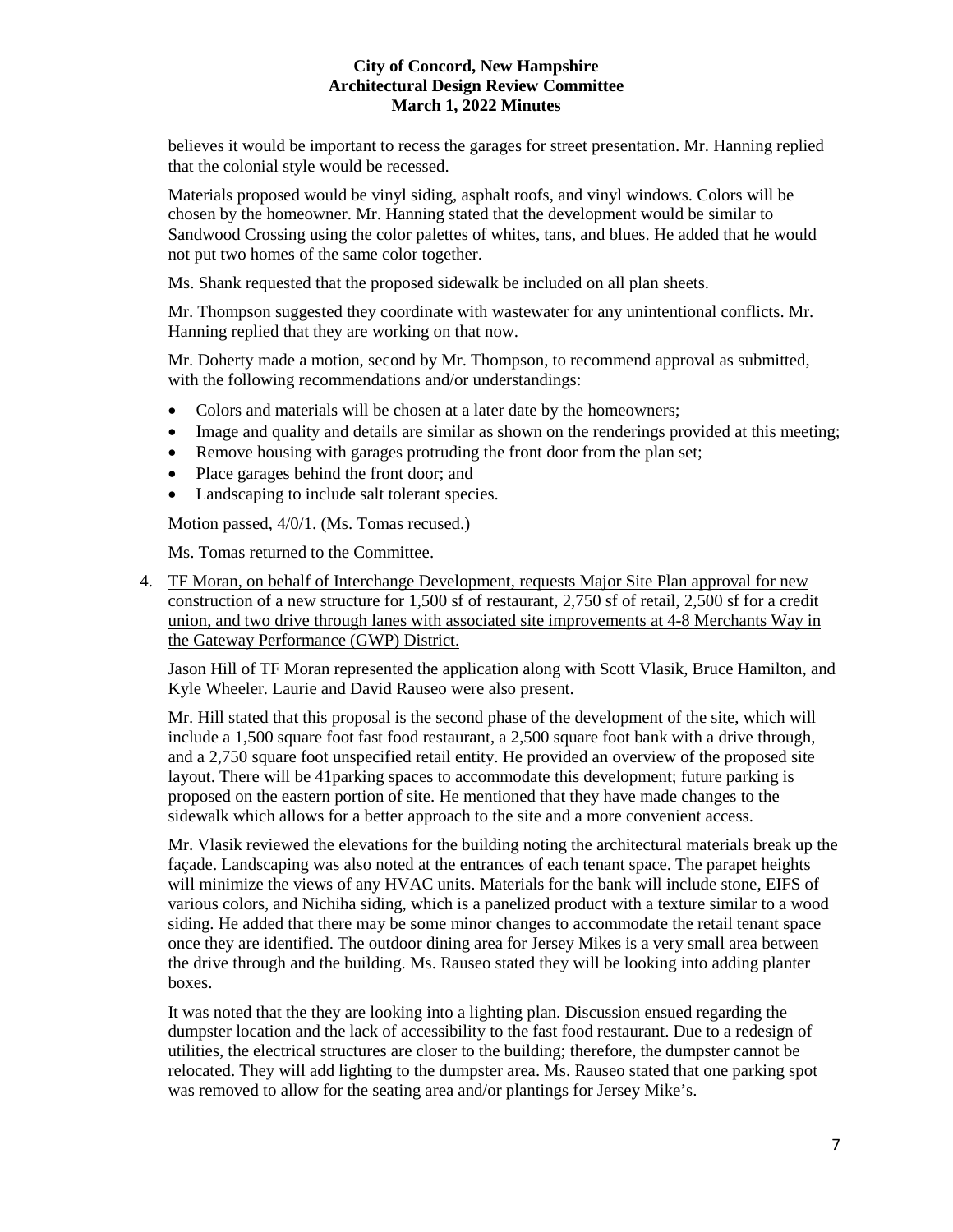Potential signage location noted.

Ms. Tomas suggested using more durable materials rather than EIFS. Ms. Rauseo replied that they have been working to find alternatives, but cost and availability will be a factor.

Mr. Doherty made a motion, second by Mr. Thompson, to recommend approval as submitted, with the recommendation that lighting be added in the dumpster area.

Motion passed unanimously.

Mr. Thompson left the meeting.

3. Sevan Multisite Solutions, on behalf of Alan Johnson, requests Major Site plan approval for the construction of a car wash at 192-196 Loudon Road in the General Commercial (CG) District.

Brady Carlucci represented the application via zoom.

Mr. Carlucci gave an overview of the plan. He explained that the plan is for a 4,200 sq. ft. 110' foot long tunneled carwash and a three foot ornamental wall along Loudon Road, with trees and shrubbery or brush. The design is a barn style building facing Loudon Road with the intent not to be a prototypical box style business as this is visually aesthetically pleasing. Ms. Hengen asked if this is a prototype model. Mr. Carlucci replied that this design is specific for the City of Concord with some differences in the general design in other areas.

Ms. Shank commented that discussions of other options for the location of the building did not work out due to the location of the stormwater facilities previously installed. She asked if the roof line extends through the entire tunnel. Mr. Carlucci replied no as it would be very costly.

It was noted that the barn is the entrance, which should be facing Loudon Road. The plans will be revised to show that.

A discussion was held regarding the proposed materials. Mr. Carlucci stated that the roof will be a standing-seam metal roof; the foundation will be a light tone of brick cladding; the side is a fiber cement like hardy board in a color to match the design and vertical cladding. The lighting is gooseneck lighting and will be downlighting on the building. Mr. Simonis asked about lighting for the rear of the building. Mr. Carlucci explained that it is there intent to keep a cohesive design aesthetic around the building. Mr. Simonis noted that the lighting may not be visible with the neighboring bank. He followed up with a question regarding lighting on the front of the building and if there has been any consideration regarding the canopies as it also may not show into the parking lot due to the canopy and locations proposed. Mr. Carlucci replied that the lot lighting is separate from the building and canopy in order to meet the standards and general safety. He added that the carwash is not open 24 hours per day; the hours proposed are 8 a.m. to 7 p.m.

Mr. Nadeau stated that the sign package has been submitted; however, will need to come back for review as the size of the sign has not been verified to date. Mr. Carlucci will work with the sign company to update the application and resubmit.

Ms. Hengen asked if they have explored vertical signs for the directional signage. Mr. Nadeau stated that if a sign is greater than four square feet, it would not be classified as a directional sign and they may exceed the permitted sign area for the site. She stated that the proposal is a whimsical design and fun.

Mr. Doherty suggested a different emphasis on the grain tower, color could be a lighter or darker tone. Corrugated metal was also suggested. Mr. Carlucci replied that they could consider it.